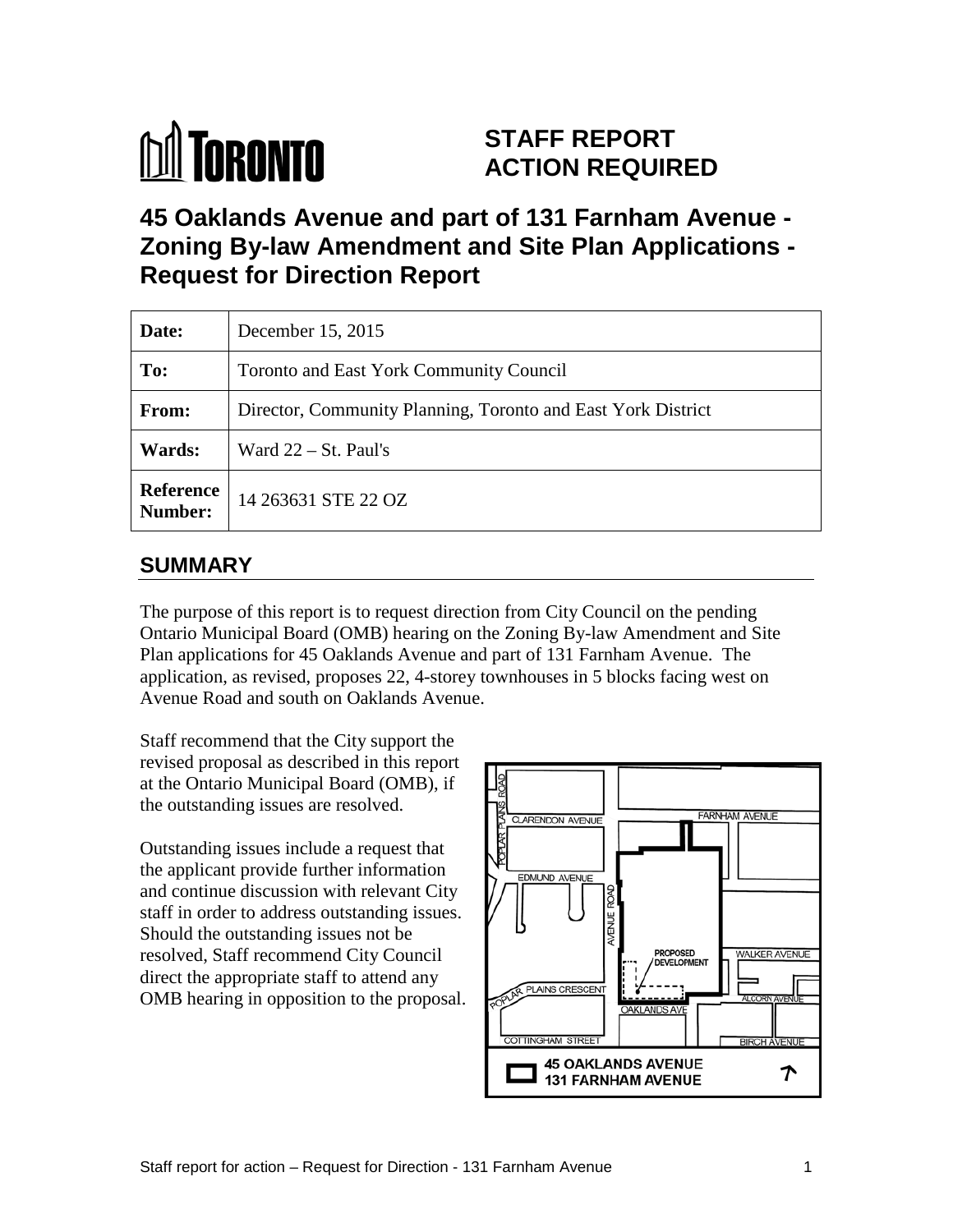# **RECOMMENDATIONS**

#### **The City Planning Division recommends that:**

- 1. City Council authorize the City Solicitor, together with City Planning staff and any other appropriate staff, to attend at the OMB in support of the revised proposal respecting the Zoning By-law Amendment application for 45 Oaklands Avenue and 131 Farnham Avenue, subject to the following outstanding issues being resolved to the satisfaction of the Chief Planner and Executive Director, City Planning Division:
	- a. Protection of the heritage attributes as defined in the amendment to the Designation By-law for the property at 131 Farnham Avenue as approved by City Council at its meeting of September 30, 2015;
	- b. Ravine and Natural Feature Protection review of revised plans and documents including a revised Scoped Natural Heritage Impact Study reflecting the revised unit layout and a Ravine Stewardship Plan;
	- c. Location and configuration of the driveway access.
- 2. City Council authorize the City Solicitor and the Chief Planner and Executive Director, City Planning Division to continue to work with the applicant on addressing the outstanding issues outlined in this report.
- 3. If the outstanding issues cannot be resolved, City Council authorize the City Solicitor and appropriate staff to attend the OMB in opposition to the appeal.
- 4. City Council authorize the City Solicitor to ask the OMB to refer the Site Plan back to the City for further review.

## **DECISION HISTORY**

A Preliminary Report on this Zoning By-law Amendment application was considered by Toronto and East York Community Council at its meeting on April 14, 2015. A copy of the report can be found at:

http://www.toronto.ca/legdocs/mmis/2015/te/bgrd/backgroundfile-78382.pdf

At its meeting on December 4, 2014, the Toronto and East York Community Council requested the Acting Manager of Heritage Preservation Services to prepare a report to amend City of Toronto By-Law 10-77 to describe the cultural heritage values and attributes of the entire De La Salle property, including the development site, to be in accordance with the Ontario Heritage Act Regulation 9/06 (O. Reg. 9/06), including additional cultural heritage values and attributes that may be associated with the property.

At its meeting of September 30, 2015, City Council adopted without amendment the report "Amendment of Designating By-law and Authority to Amend Existing Heritage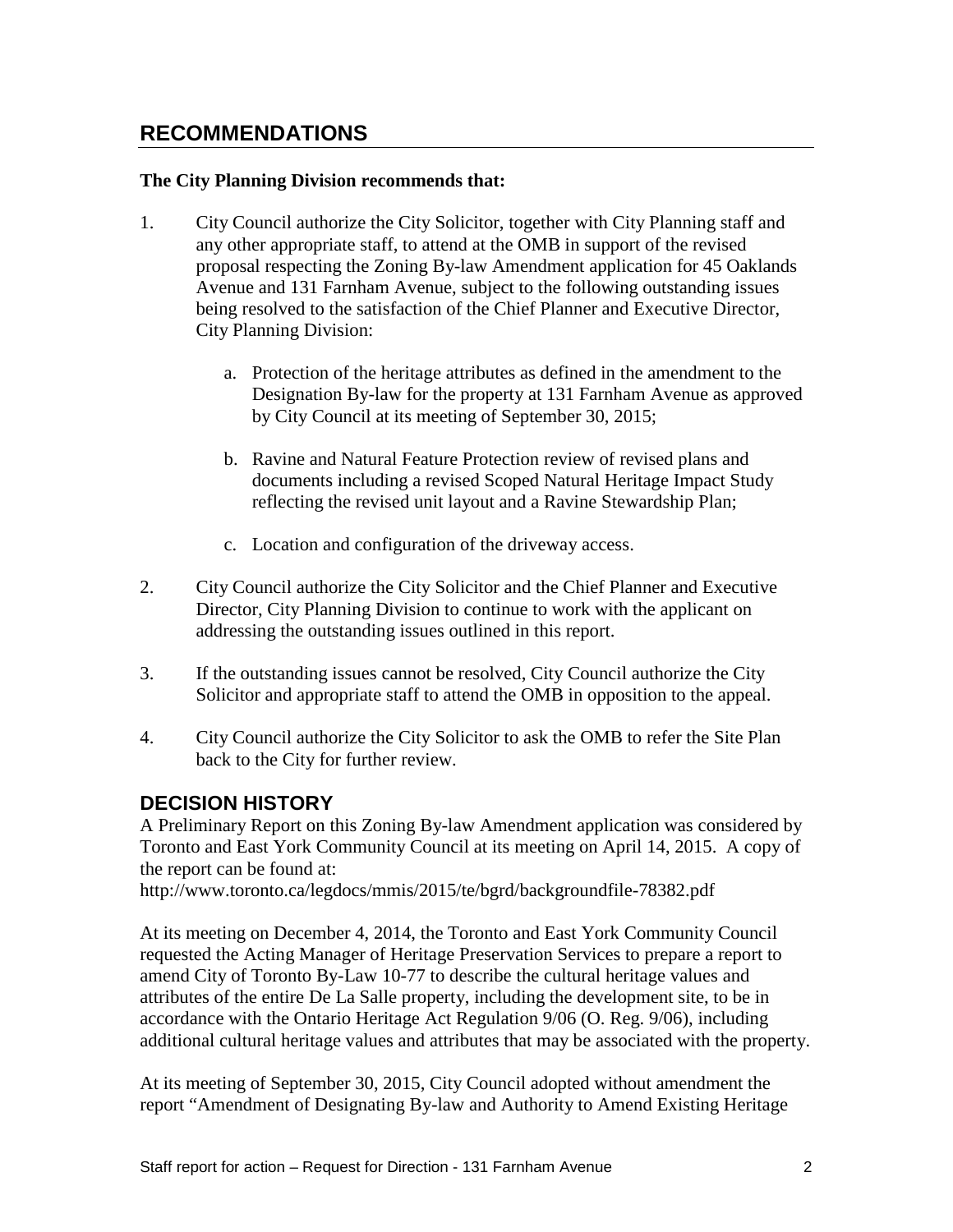Easement Agreement -131 Farnham Avenue" from the Director, Urban Design, City Planning Division.

A Notice of Objection dated November 16, 2015, to the Amendment of Designation Bylaw No.10-77 of the former City of Toronto, was submitted to Toronto and East York Community Council from the owner, The Brothers of the Christian Schools of Ontario. The letter is seeking a hearing from the Conservation Review Board. No date has yet been set.

On August 14, 2015, the Zoning By-law Amendment and Site Plan Control applications were appealed to the OMB by the applicant pursuant to Sections 34(11) and 41(12) of the *Planning Act* for indecision within the time prescribed by the Planning Act.

## **Pre- Application Consultation**

A pre-application community consultation meeting was held on July 22, 2014 with the Ward Councillor. City staff did not attend the meeting.

A pre-application meeting with the applicant was held by Planning staff on July 24, 2014 to discuss complete application submission requirements. Staff raised preliminary concerns related to matters such as heritage, landscape/streetscape conditions, proximity to the Lake Iroquois escarpment, sidewalk width on Avenue Road and relocation of utilities in the sidewalk.

# **ISSUE BACKGROUND**

## **Proposal**

The changes to the proposal are outlined below and summarized in the following chart.

|                           | Original                                 | Revised                       |  |  |  |  |
|---------------------------|------------------------------------------|-------------------------------|--|--|--|--|
| Number of Units           | 28                                       | 22                            |  |  |  |  |
| Height                    | 10.2 to 13.1 m $(12.2 \text{ to } 16.2)$ | 10.7 to 13.1 m (13.6 to 15.9) |  |  |  |  |
|                           | metres including roof                    | metres including roof         |  |  |  |  |
|                           | access)                                  | access)                       |  |  |  |  |
| Density                   | 1.86                                     | 1.53                          |  |  |  |  |
| <b>Gross Floor Area</b>   | 8,604                                    | 6,989.6                       |  |  |  |  |
| Unit Width                | 5.8 m                                    | 5.8 m                         |  |  |  |  |
| Unit Depth                | $15.5 \text{ m}$                         | 15.5 m                        |  |  |  |  |
| <b>Front Yard Setback</b> | 5.4 m                                    | 5.4 m                         |  |  |  |  |
| <b>Rear Yard Setback</b>  | 3.8 <sub>m</sub>                         | 3.8 <sub>m</sub>              |  |  |  |  |
| <b>Parking Spaces</b>     | 56                                       | 46 (2 per unit and 2 for the  |  |  |  |  |
|                           |                                          | Gatekeeper's House)           |  |  |  |  |
| Gatekeeper's House        | Demolish                                 | Retain                        |  |  |  |  |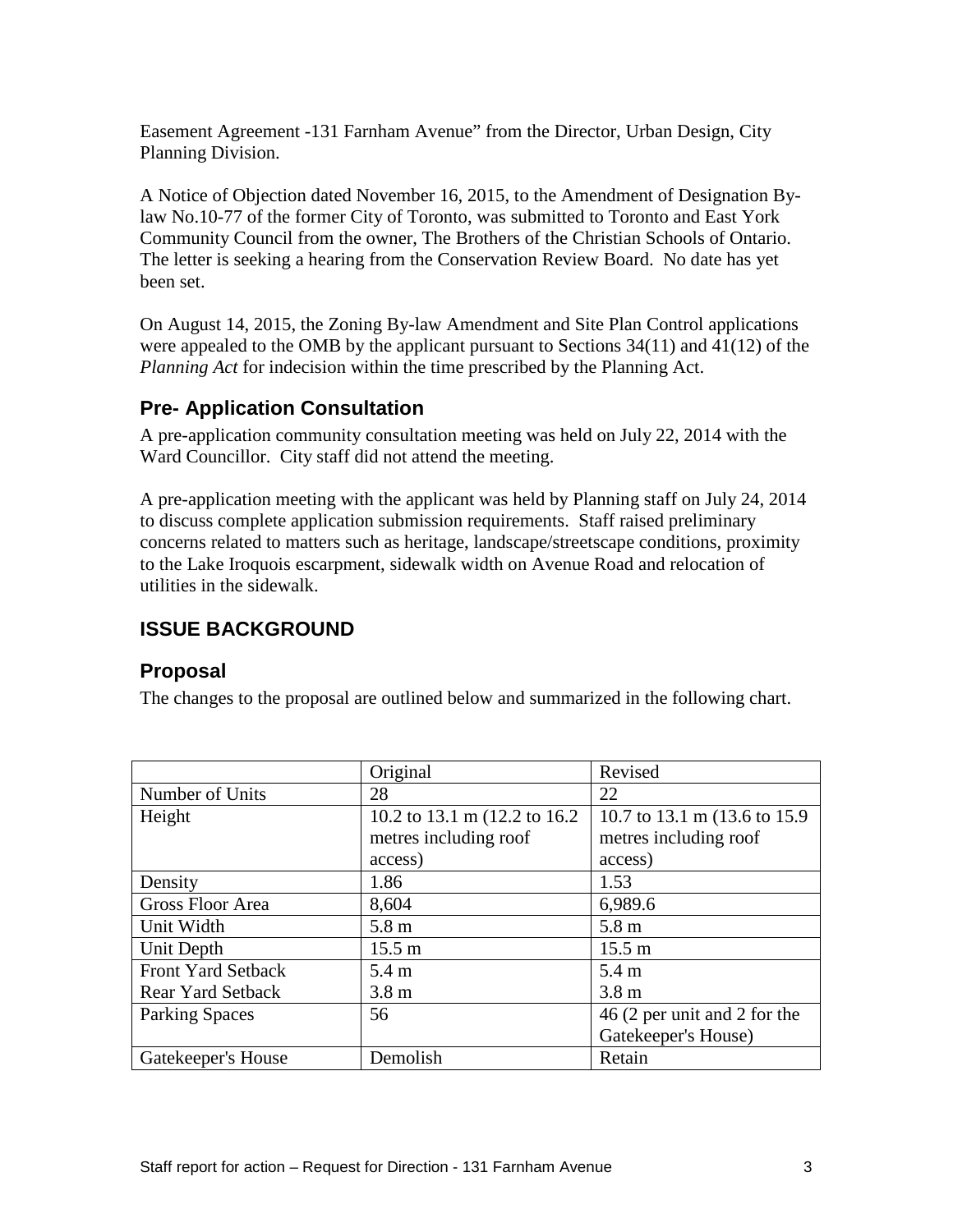#### Original Proposal

The original application proposed 28, 4-storey townhouses in six blocks of four to five units facing west on Avenue Road and south on Oaklands Avenue.

The 6 townhouse blocks had 13 units fronting on Avenue Road and 15 units fronting on Oaklands Avenue. The proposed heights ranged from 10 to 13 metres depending on the townhouse block. The proposed townhouses had an average width of 5.8 metres and a depth of 15.5 metres with front yard setbacks of 5.4 metres and rear yard setbacks of 3.8 metres. The total gross floor area was 8,604 square metres with a density of 1.86 times the lot area. Each unit had 2 proposed parking spaces.

The applicant also proposed to demolish the Gatekeeper's House, located on the corner of Avenue Road and Oaklands Avenue, and relocate the stone gates, that are currently adjacent to the Gatekeeper's House, to the main De La Salle campus.

#### Revised Proposal

The proposal, as revised, includes 22, 4-storey townhouses in 5 blocks. Two blocks front Avenue Road and 3 front Oaklands Avenue. One townhouse unit was removed from the most northerly block on Avenue Road; 4 were removed at the corner of Avenue Road and Oaklands Avenue, in order to retain the Gatekeeper's House; and the first westerly unit on Oaklands Avenue was also removed.

The revised building heights range from 10.7 to 13.1 metres, depending on the block. Small rooftop accesses, which are located towards the centre of the units are also proposed. The rooftop accesses contain only the elevator and stair exits and propose no habitable space.

The townhouse units continue to have an average width of 5.8 metres and a depth of 15.5 metres. The total gross floor area has been reduced to 6,989.6 square metres with a gross density of 1.53 times the lot area.

The townhouse blocks would maintain front and rear yard setbacks of approximately 5.4 metres and 3.8 metres, respectively. Each unit, as well as the Gatekeeper's House, has 2 vehicle parking spaces, for a total of 46 spaces. No visitor parking spaces are proposed. The Avenue Road townhouses would have below-grade parking due to the significant incline along Avenue Road going north, while the Oaklands Avenue townhouses would have at-grade parking. All parking would still be accessed from Oaklands Avenue by a driveway that would be located behind the townhouses.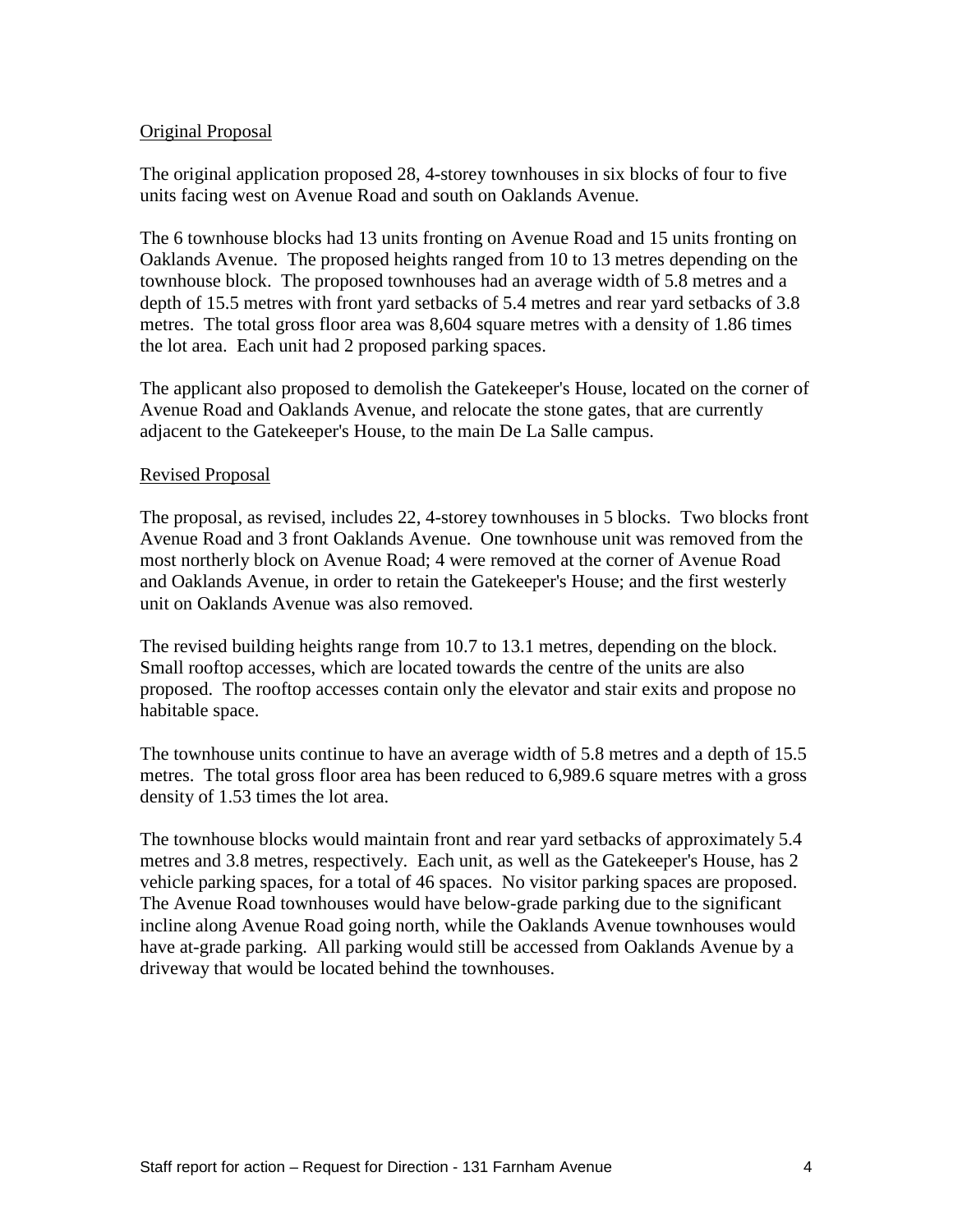## **Site and Surrounding Area**

The "L" shaped site extends along the east side of Avenue Road and north side of Oaklands Avenue. It is 4,623 square metres in area, has 83 metres of frontage on Avenue Road and 121 metres of frontage on Oaklands Avenue, and has a lot depth ranging from 26 to 30 metres.

The site currently is situated on the south and westerly perimeter portion of the athletic field for De La Salle College, a private middle/secondary school for students from grades 5 to 12. The athletic field has a playing field surrounded by a running track.

The overall De La Salle College property contains three heritage structures, two of which are located where the townhouses are proposed. The 'Gatekeeper's House' (1924), is located on the northeast corner of Avenue Road and Oaklands Avenue. East of it is a pair of stone and wrought iron gates, the 'Stone Gates' (1860), that were moved to their current location in 1924. Both the Gatekeeper's House and the Stone Gates were previously listed on the City's Heritage Register.

A third heritage structure, the 'Macdonald House' (1860) is an administrative building located in the College's main building campus north of the athletic field. It is the former residence of Senator John Macdonald and was designated in 1977 under Part IV of the Ontario Heritage Act.

Surrounding uses include:

- North: is the De La Salle College athletic field. Further north, is the Lake Iroquois shoreline, a steep wooded hill known as the "escarpment", and north of the escarpment is the main building campus of De La Salle College.
- South: directly across Oaklands Avenue is a 6-storey apartment building, east of which are 8, 3-storey townhouses with below-grade garages. Further east on the south side of Oaklands Avenue are 2 and 3-storey detached and semi-detached dwellings. Further south on the east side of Avenue Road is an 8-storey apartment building.
- East: is the remaining portion of the athletic field of De La Salle College. Further east on the north side of Oaklands Avenue are 2 and 3-storey detached and semidetached dwellings.
- West: directly across Avenue Road are 3 and 4-storey residential buildings, south of which are 3-storey semi-detached dwellings, and north of which are residential buildings of 4 to 9 storeys.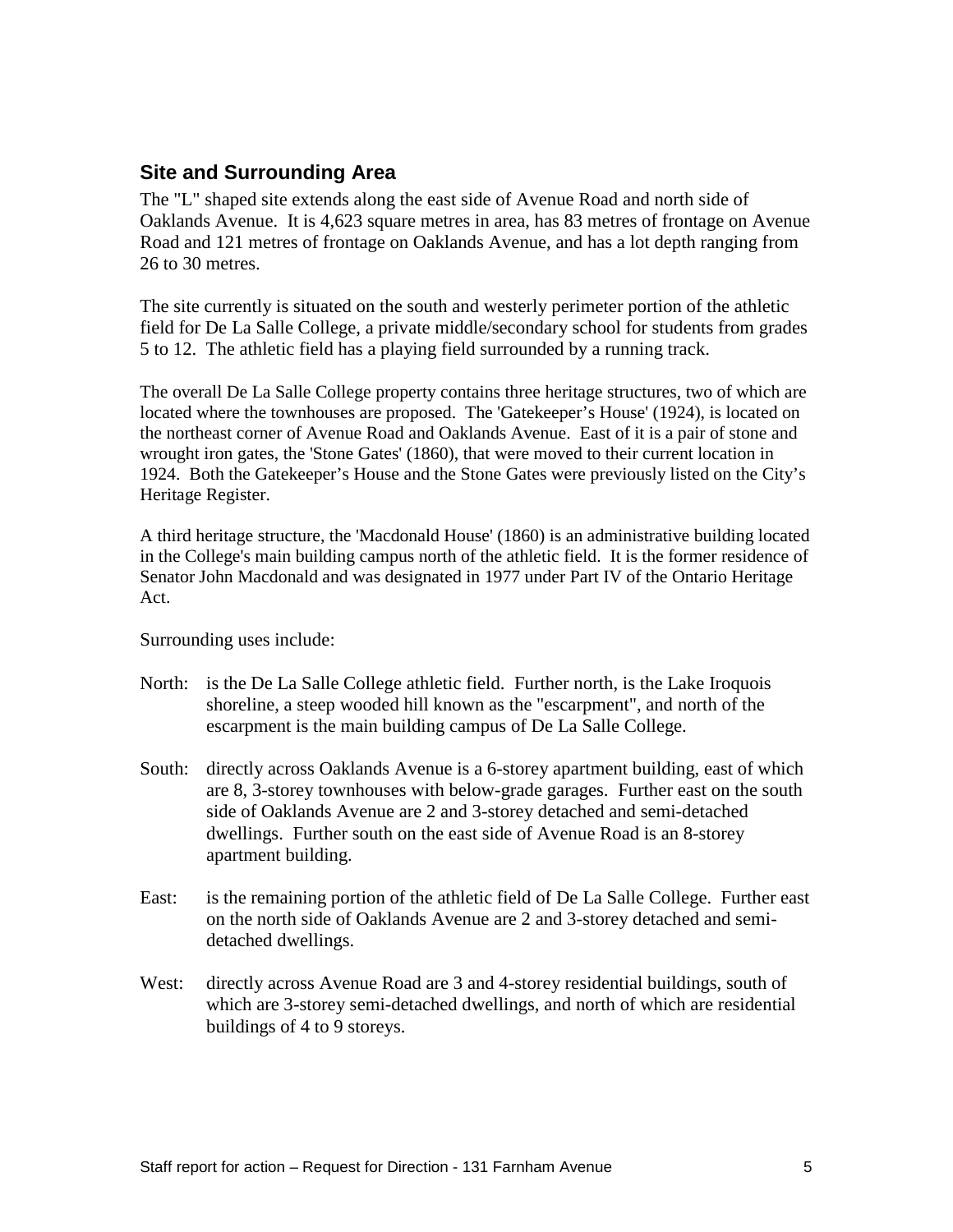# **Provincial Policy Statement and Provincial Plans**

The Provincial Policy Statement (PPS), 2014 provides policy direction on matters of provincial interest related to land use planning and development. These policies support the goal of enhancing the quality of life for all Ontarians. Key policy objectives include: building strong healthy communities; wise use and management of resources and protecting public health and safety. City Council's planning decisions are required to be consistent with the PPS.

The Growth Plan for the Greater Golden Horseshoe provides a framework for managing growth in the Greater Golden Horseshoe including: directions for where and how to grow; the provision of infrastructure to support growth; and protecting natural systems and cultivating a culture of conservation. City Council's planning decisions are required to conform, or not conflict, with the Growth Plan for the Greater Golden Horseshoe.

## **Official Plan**

The site is designated in the Official Plan as *Neighbourhoods* along Oaklands Avenue and *Apartment Neighbourhoods* along Avenue Road.

*Neighbourhoods* are considered to be physically stable areas made up of residential uses in lower scale buildings such as detached houses, semi-detached houses, duplexes, triplexes, townhouses and walk-up apartments that are no higher than four storeys. The Official Plan requires development within *Neighbourhoods* to generally "fit" the existing physical character. While *Neighbourhoods* are intended to be physically stable, they are not intended to be static.

Section 4.1.5 of the Plan requires new development to respect and reinforce the existing physical character of the neighbourhood, with specific regard for size and configuration of lots, heights, massing, scale and dwelling type, prevailing building type(s), setbacks from the street, prevailing rear and side yard setbacks and landscaped open space and conservation of heritage buildings, structures and landscapes.

*Apartment Neighbourhoods* are made up of apartment buildings and parks, local institutions, cultural and recreational facilities and small-scale retail, service and office uses that serve the needs of area residents. All land uses provided for in the *Neighbourhoods* designation are also permitted in *Apartment Neighbourhoods*.

The Official Plan contains policies in its Built Form and Public Realm, Heritage and Healthy Neighbourhood sections to also be applied. The policies state that new development will: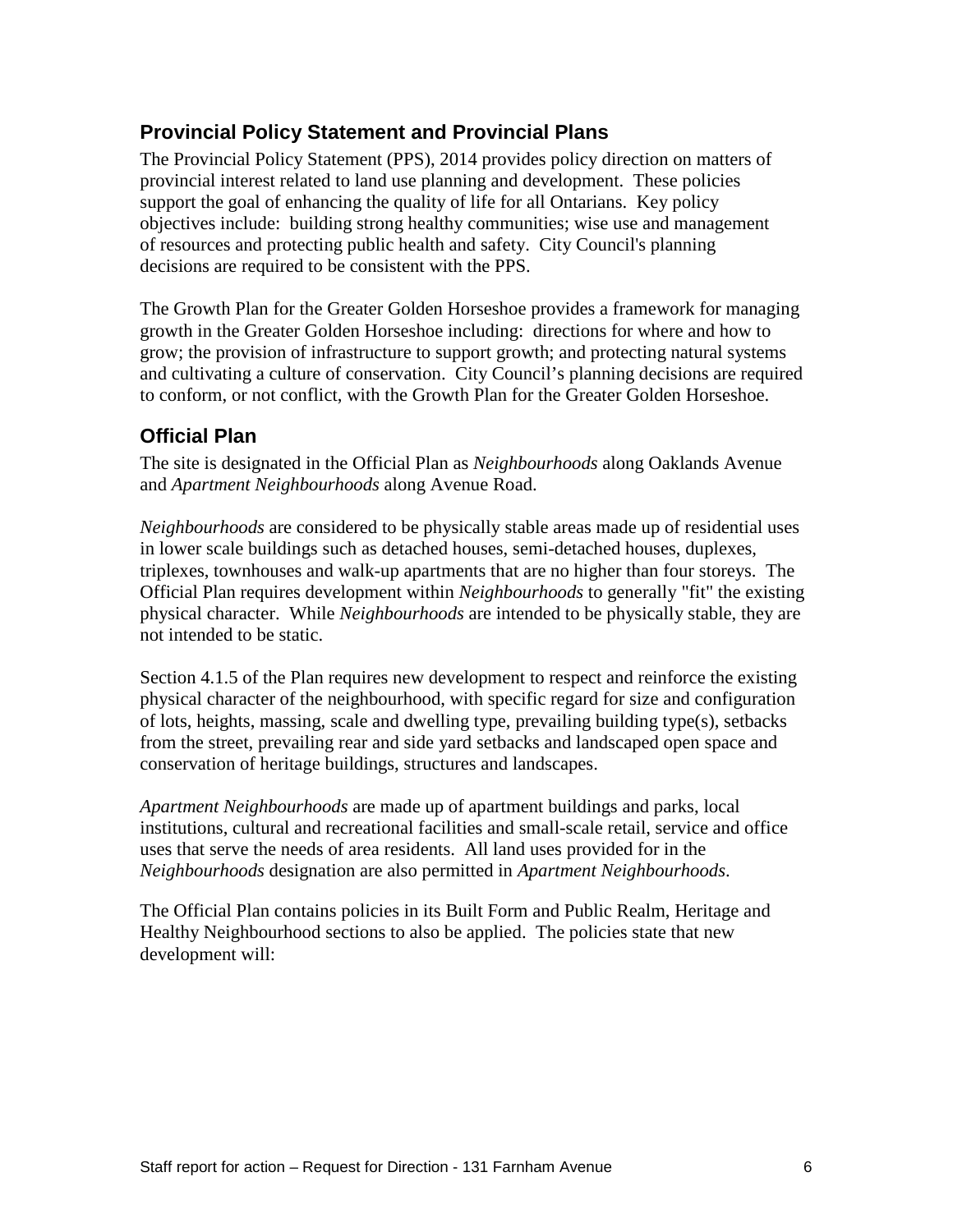- be massed and its exterior façade designed to fit harmoniously into its existing and/or planned context and limit its impact on neighbouring streets, parks, open spaces and properties;
- provide space for public utilities and services, trees and landscaping, building access, amenities such as view corridors, sky view and sunlight, and public gathering places;
- provide gradual transition of scale and density;
- provide for adequate light and privacy;
- attenuate resulting traffic and parking impacts;
- conserve properties on the Heritage Register; and
- cultural heritage value and attributes of adjacent heritage properties on the Heritage Register will be conserved.

At its meeting of December 9, 2015, City Council adopted amendments for the Healthy Neighbourhoods, Neighbourhoods and Apartment Neighbourhoods policies of the Official Plan. The proposed policy changes are the result of extensive consultations with stakeholders including community associations, the general public, the development industry and City divisions and agencies, all which have helped to further refine the proposed policies to provide enhanced clarity and direction. The Official Plan amendment incorporates changes to clarify, strengthen and refine the existing policies as they apply to residential lands.

The Toronto Official Plan is available on the City's website at: www.toronto.ca/planning/official \_plan/introduction.htm

## **Yonge – St. Clair Secondary Plan**

The site is located on the western edge of the Yonge-St. Clair Secondary Plan area which is bounded by Avenue Road on the west, Moore Park Ravine/Beltline Trail on the east, Mount Pleasant Cemetery/Kay Gardiner Beltline on the north and the CP rail line on the south.

The purpose of the Secondary Plan with respect to *Neighbourhoods* and *Apartment Neighbourhoods* is to protect, promote and enhance the existing type and quality of neighbourhood; maintain the stability of the neighbourhood; and, ensure that new development meets high urban design standards which contribute to achieving public areas which are attractive, inviting, comfortable and safe.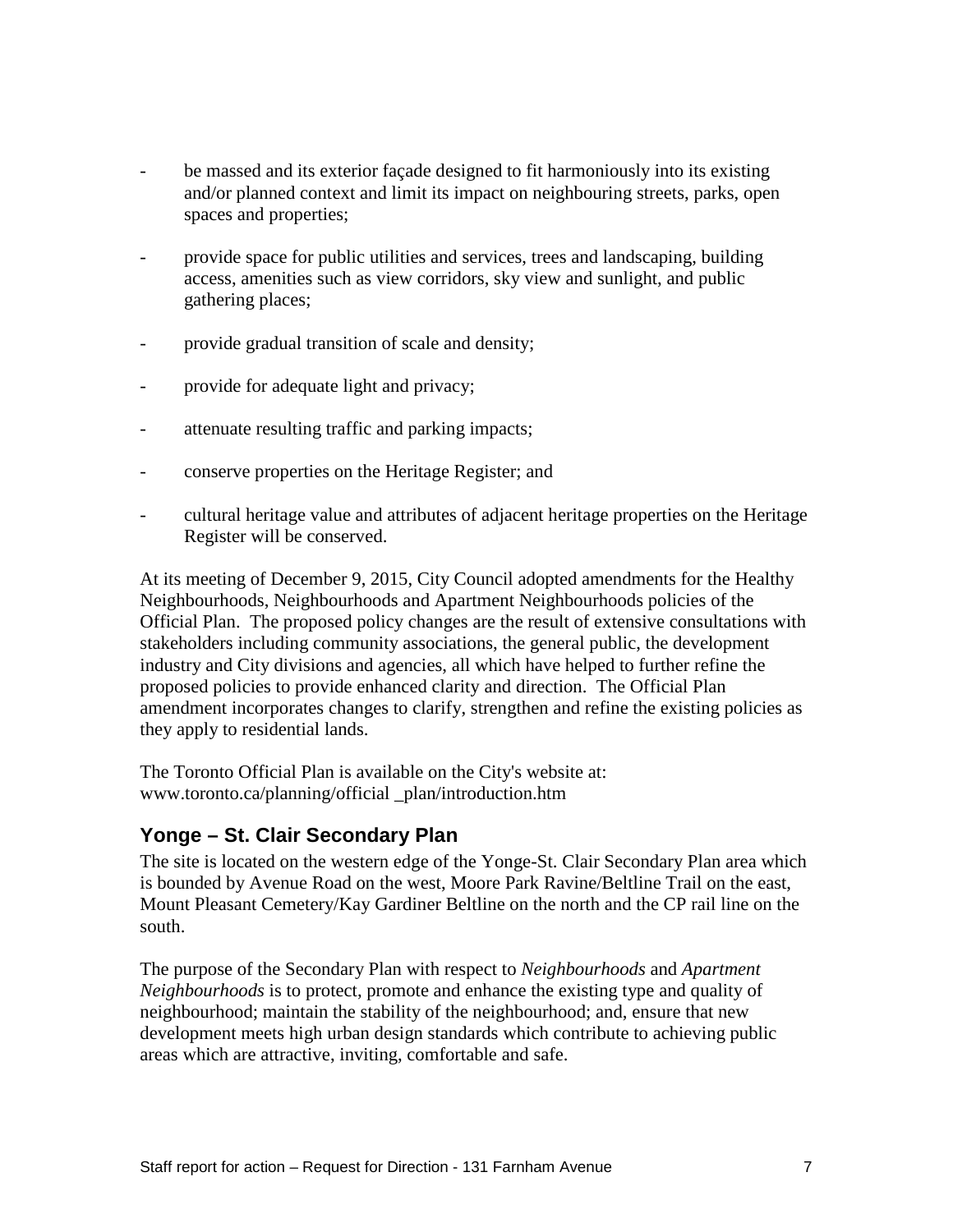The Secondary Plan contains Urban Design Principles for Built Form and Public Amenity relevant to this proposal that include to:

- achieve a harmonious relationship to the built form context through building height, massing, setback, stepbacks, roof line and profile, architectural expression and vehicle access and loading; and
- provide high quality landscaped spaces.

The Secondary Plan also contains policies with respect to the built form of redevelopment in *Neighbourhoods* to:

- respect and reinforce the essential elements of established neighbourhood structure and character;
- be compatible with adjacent residential development; and
- recognize the relevant urban structure elements, such as views afforded to and from the escarpment.

The Urban Structure Plan (Map 6-1) of the Secondary Plan indicates that the site is "Open Areas", with a landscaped edge along public streets. "Open Areas" is not a land use designation in the Secondary Plan or Official Plan, and the Secondary Plan does not have a specific set of policies for "Open Areas". The Secondary Plan relies on the Official Plan to identify the land use designations that apply to the site, which are *Neighbourhood* and *Apartment Neighbourhood*.

The Yonge-St. Clair Secondary Plan is available on the City's website at: http://www.toronto.ca/planning/official\_plan/pdf\_secondary/35\_secondary\_map\_dec2010.pdf.

#### **Infill Townhouse Guidelines**

The Infill Townhouse Design Guidelines, adopted by City Council in 2003, were used to assist in the evaluation of the proposal. The Guidelines focus on protecting streetscapes and seamlessly integrating new development with existing housing patterns. New townhouses are to "fit" within the existing context, and minimize impacts on the surrounding neighbourhood. The Guidelines address design elements such as unit width, setbacks from the street, building separation and location of parking. The emerging Townhouse and Low-Rise Apartment Guidelines have also been considered in the review of this application.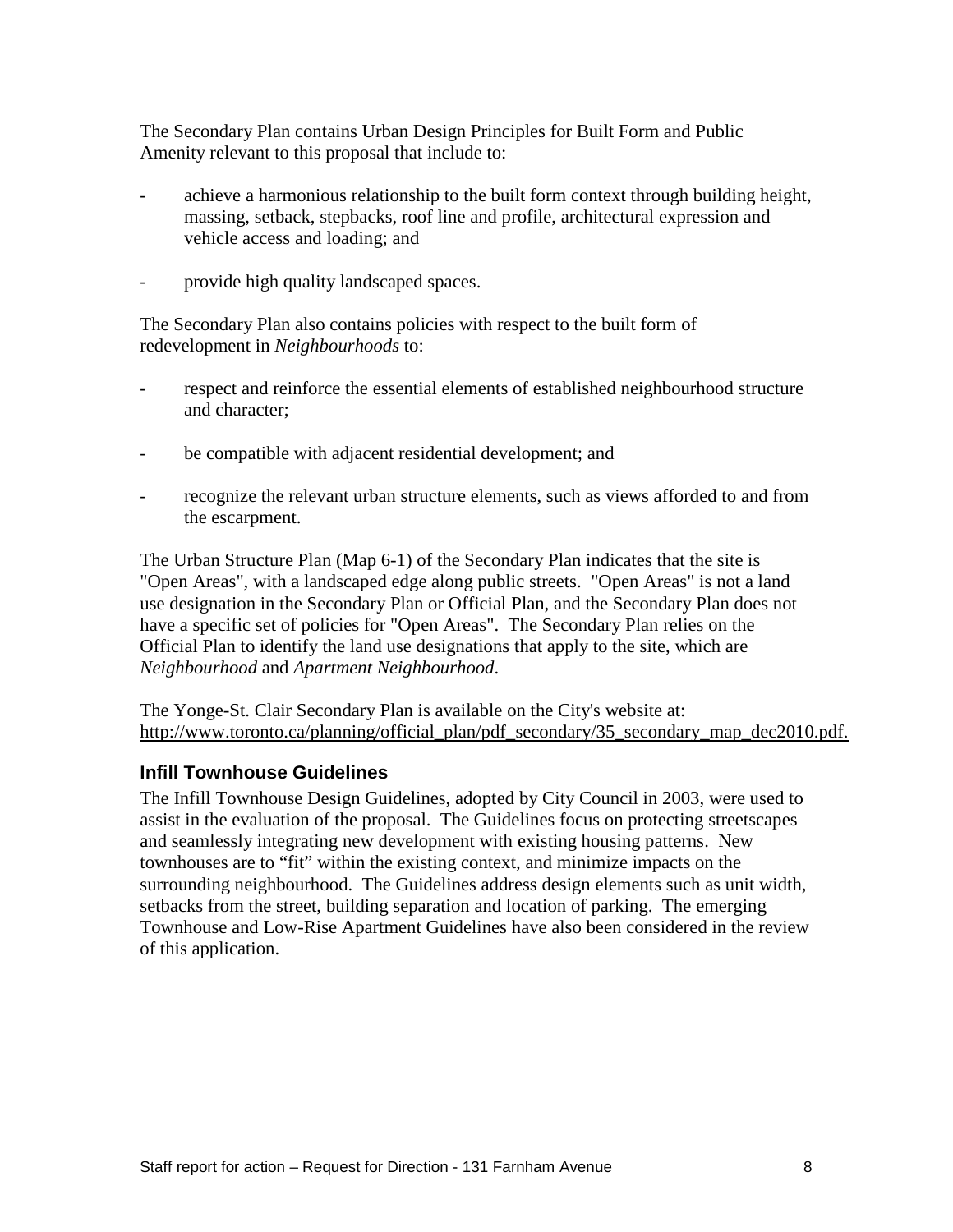# **Zoning**

The site is zoned R (d  $0.6$ ) under the City-wide Zoning By-law No. 569-2013, which permits a range of residential uses including detached or semi-detached houses, townhouses, duplexes, triplexes and apartment buildings. The maximum permitted height is 11.0 metres and the maximum density is 0.6 times the lot area.

The site is also subject to the former City of Toronto Zoning By-law No. 438-86. It is zoned R2 Z0.6 which permits apartment buildings, row houses/townhouses and detached houses, with a maximum total density of 0.6 times the lot area. The maximum height permitted is 11.0 metres.

# **Site Plan Control**

A Site Plan Control Application (14 263627 STE 22 SA) was submitted concurrently and is also under appeal. There are outstanding site plan issues that need to be addressed, including location of Gatekeeper's House parking, servicing, landscaping, and materials, among others.

# **Community Consultation**

Staff held a community consultation meeting on May 25, 2015 to receive community feedback on the proposal. Approximately 100 people attended the meeting.

Concerns raised included: loss of trees on the site; loss of views to open/green space; traffic; lack of visitor parking; excessive density; and demolition of the heritage building. Some residents were not opposed to development on the site.

# **COMMENTS**

# **Provincial Policy Statement and Provincial Plans**

The Provincial Policy Statement (PPS) includes policies to manage and direct land use to achieve efficient development and land use patterns. Municipal planning decisions are required to be consistent with the PPS.

The PPS requires that a range of land uses be provided and that intensification and redevelopment opportunities be identified and promoted. The proposed land use and massing on the site provides a compact built form that supports an efficient use of land and existing transit infrastructure. The PPS also states that the official plan is the most important vehicle for implementation of the PPS. The proposal represents a modest intensification in a manner in line with the City of Toronto Official Plan and is consistent with the PPS.

The Growth Plan for the Greater Golden Horseshoe states that population growth will be accommodated by directing new growth to the built up areas of the community through intensification. The site is located in a built up area and the proposal is intensifying the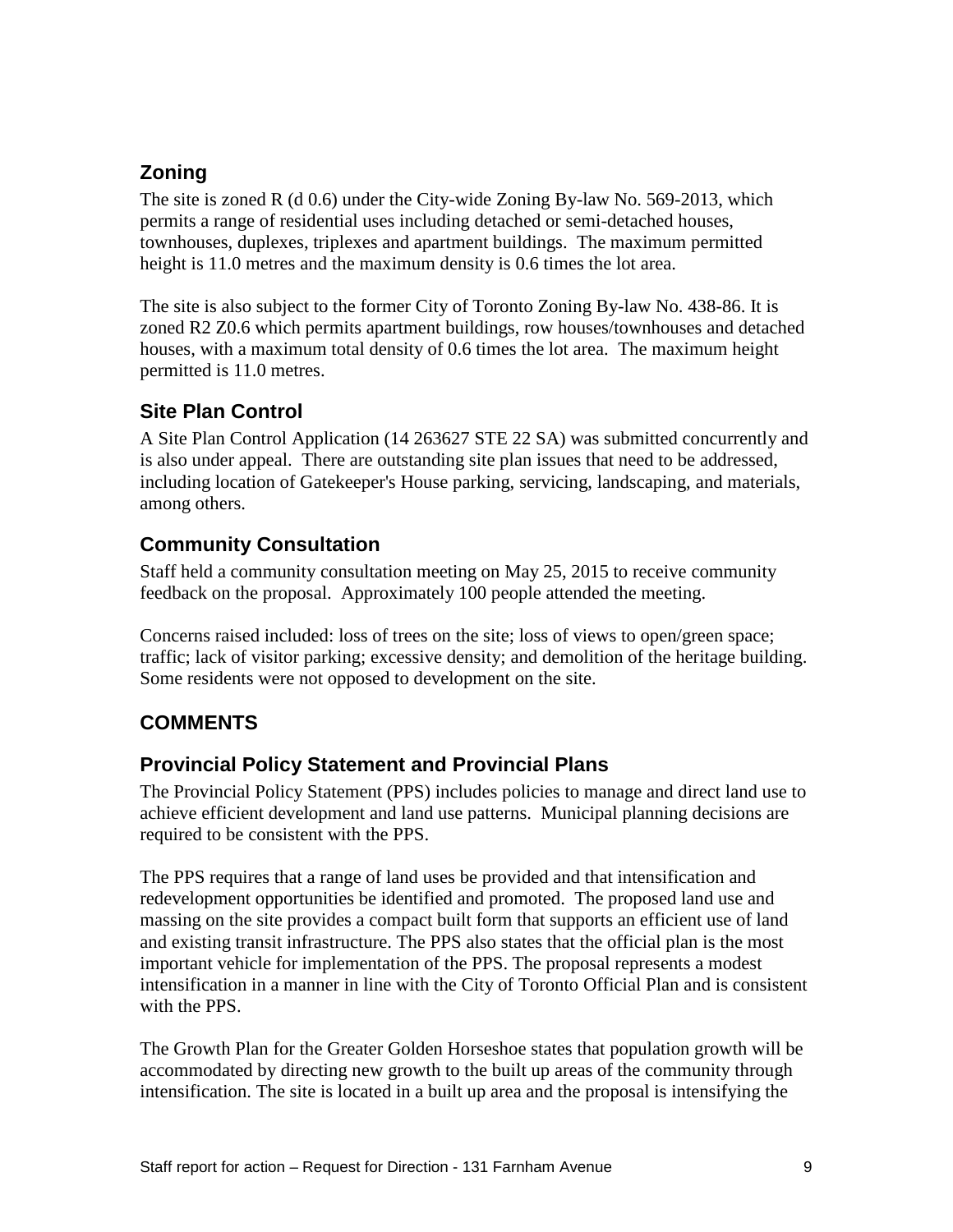permitted use of land for housing. The proposal is not considered to be significant intensification. The proposal conforms to the Growth Plan.

# **Land Use**

The proposal is located in an area designated both *Apartment Neighbourhood* and *Neighbourhood* in the Official Plan. The policies of the *Apartment Neighbourhood* and *Neighbourhood* designation permit residential uses including walk-up apartments and townhouses. The City-wide Zoning By-law permits townhouses on the site, among other dwelling types, although the proposal exceeds the height and density limits imposed in the By-law. The adjacent land uses include apartment buildings of 4 and 5-storeys, 3 storey townhouses and the heritage Gatekeeper's House which is 2 storeys in height. The prevailing context in the adjacent area are apartment buildings of 4 and 5-storeys in height.

The proposed townhouse use conforms with the policies in the Official Plan and is permitted in the Zoning By-law. Staff have no concerns with the proposed land use.

# **Density, Height, Massing**

The revised proposal has a gross floor area of 6,989.6 square metres and a density of 1.53 times the lot area. This is a reduction from the original submission of 8,604 square metres and 1.86 times the lot area. The removal of 6 units has lead to the decrease in density on the site.

The proposed townhouses on Avenue Road have heights ranging from 10.7 to 11 metres. The range in height is due to the grade change from north to south along Avenue Road. The proposed townhouses on Oaklands Avenue are 13.06 metres in height. Small rooftop accesses, which are located towards the centre of the units are also proposed, resulting in an overall height of approximately 13.9 metres on Avenue Road and 15.9 metres on Oaklands Avenue. The existing physical character of this immediate area includes townhouses and apartment buildings with varying heights between 3 and 5 storeys. The proposed townhouses would be in keeping with the existing physical character.

The proposed front yard setback averages 5.4 metres. The Infill Townhouse Guidelines speak to providing a minimum setback of 2-3 metres when parking is located in the rear. The proposed front yard setbacks allow for landscaping and a separation of the public and private realms. The south side of Oaklands Avenue has 3-storey townhouses with integral below-grade garages and front yard setbacks of approximately 4.5 metres. The proposed townhouses provide a front yard setback that allows for landscaping and all parking is located in the rear.

The proposed townhouses have been massed to frame the adjacent streets and the entrances are located so that they are clearly visible and accessible from the public sidewalk. The rooftop mechanical room has been set back significantly from the front of the buildings in order to reduce the appearance and impact from the street.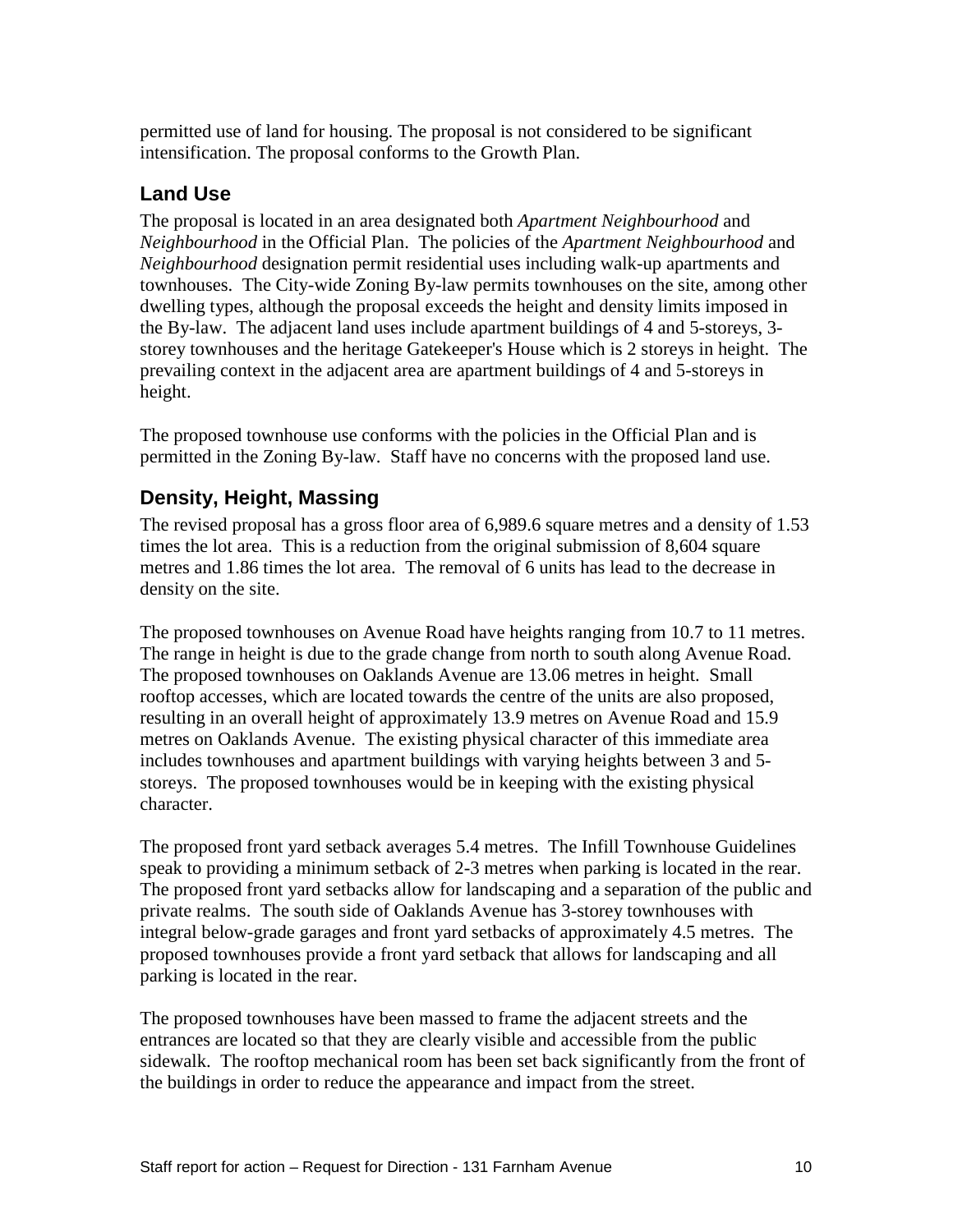The density, height and massing of the proposed buildings is consistent with the Built Form and *Neighbourhood* policies of the Official Plan and the policies of the Secondary Plan as well as consistent with the Infill Townhouse Guidelines and the emerging Townhouse and Low-Rise Apartment Guidelines.

#### **Heritage**

The revised proposal retains the Gatekeeper's House and one of the two Stone Gates in its original location. The second gate is proposed to be altered by moving it slightly to the east so the pair of Gates flank the new access driveway to the townhouse development. Staff are continuing to work with the applicant to continue to improve the protection of the views to the playing field and to Oaklands House as set out in the Reasons for Designation for the property as a Heritage site at 131 Farnham Avenue adopted by City Council at its meeting on September 30, 2015.

## **Traffic Impact, Access and Parking**

The application includes 46 residential parking spaces which exceeds the required minimum in the Zoning By-law, however, none of the 46 parking spaces are allocated for visitors. Transportation Services staff has determined that the proposed parking figures are acceptable and does not object to the visitor parking space deficiency. The location and size of the original driveway was deemed acceptable, however, the revised driveway configuration has not been reviewed by Engineering and Construction Services staff.

## **Trees**

There are 40 trees located on the north side of Oaklands Avenue that are located within the development site. 24 of the trees are protected under the municipal tree by-laws. 16 of the trees are not protected under the municipal tree by-laws, and therefore can be removed without a tree removal permit.

Ten of the 24 protected trees are situated within the Oaklands Avenue City road allowance and are protected under the provisions of the City's Street Tree By-law, while the remaining 14 trees are on the development site and are protected under the provisions of the City's Private Tree By-law.

Urban Forestry staff has assessed the trees proposed for removal in connection with the proposed development and have concluded that many of the trees are in poor condition. As such, it is Urban Forestry's position that the removal of these existing trees and the planting of new, more desirable tree species would benefit the community from a longterm urban forestry management perspective.

#### **Ravine and Natural Feature Protection**

The Lake Iroquois Shoreline, a natural heritage feature, has been identified on the site. It is included in the area protected under the Ravine and Natural Feature Protection By-law.

The original application proposed one townhouse unit, at the north end of the Avenue Road block, encroaching into the area regulated under the Ravine and Natural Feature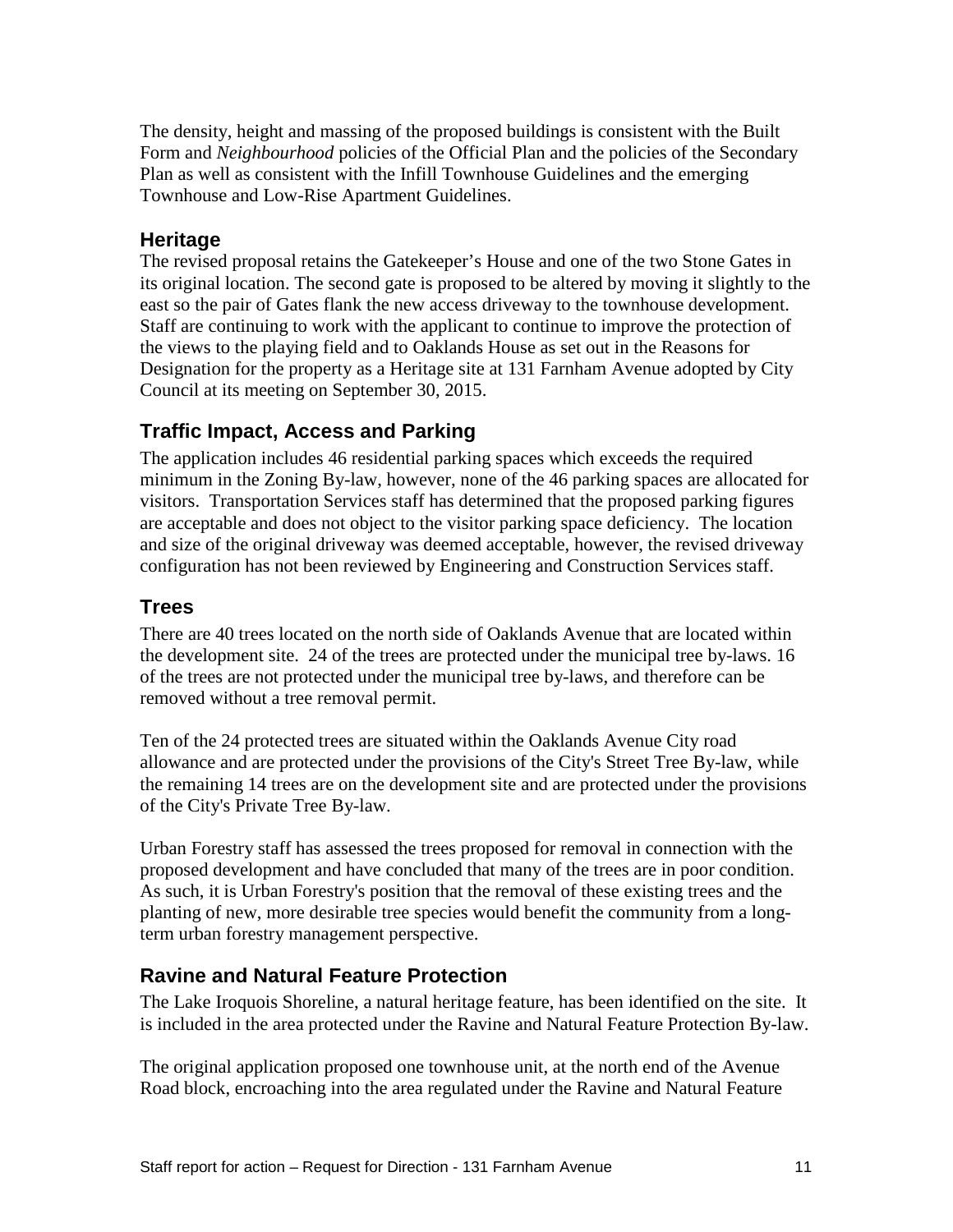Protection By-law. The revised proposal has removed this unit, however Ravine and Natural Feature Protection staff has not concluded their review as additional information is required. Additional information includes an updated Scoped Natural Heritage Impact Study reflecting the revised unit layout and a Ravine Stewardship Plan.

## **Parkland and Open Space**

The Official Plan contains policies to ensure that Toronto's system of parks and open spaces are maintained, enhanced and expanded. Map 8B of the Toronto Official Plan shows local parkland provisions across the City. The lands which are the subject of this application are in an area with 0 to 0.42 hectares of local parkland per 1,000 people. The site is in the lowest quintile of current provision of parkland. The site is in a parkland acquisition priority area, as per Chapter 415, Article III of the Toronto Municipal Code.

The application is proposing 22 new townhouses with a total residential gross floor area of 6,989.6 square metres.

At the alternative rate of 0.4 hectares per 300 units specified in Chapter 415, Article III of the Toronto Municipal Code, the parkland dedication requirement is 373 square metres or 8 % of the site area. Therefore the total amount of parkland dedication owed is 373 square metres.

The applicant is required to satisfy the parkland dedication requirement through cash-inlieu. The site is less than 300 metres from Lionel Conacher Park and Robertson Davies Park.

The actual amount of cash-in-lieu to be paid will be determined at the time of issuance of the building permit.

## **Conclusion**

The proposed land use is permitted in both the Official Plan and the Zoning By-law. The built form is acceptable and conforms with the policies of the Official Plan, Secondary Plan and the Infill Townhouse Guidelines. The revised application has not yet had a full review by all commenting divisions and as such, further information and discussion is required. More specific and focused discussion and review is required regarding the following issues:

- Protection of the heritage attributes as defined in the amendment to the Designation By-law for the property at 131 Farnham Avenue as approved by City Council at its meeting of September 30, 2015;
- Ravine and Natural Feature Protection review of revised plans and documents including an updated Scoped Natural Heritage Impact Study and a Ravine Stewardship Plan;
- Driveway access and configuration.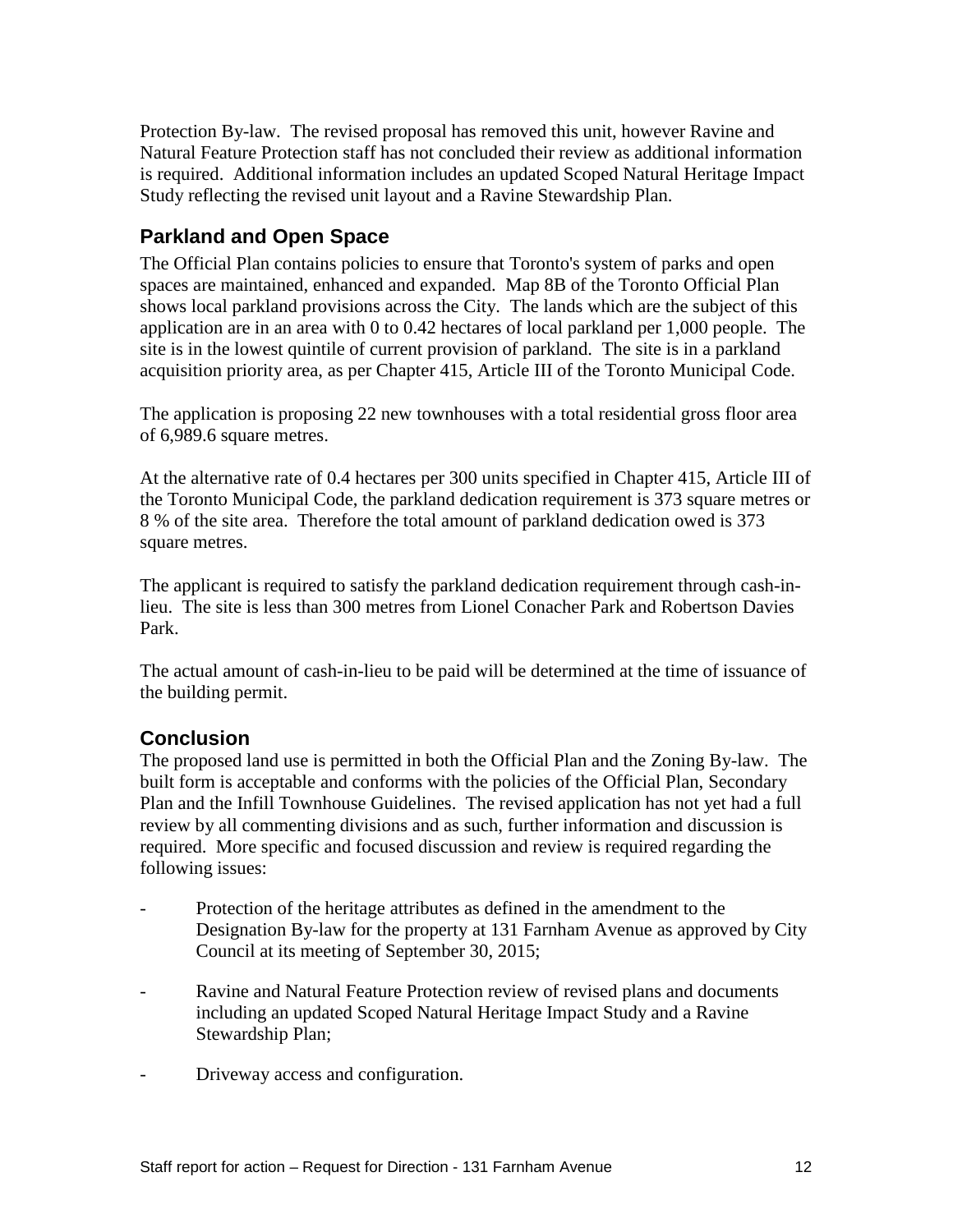If the outstanding issues are addressed, it is recommended City Council authorize appropriate City staff to attend the Ontario Municipal Board in support of the revised proposal. If the outstanding issues cannot be satisfied, it is recommended City Council authorize appropriate City staff attend any Ontario Municipal Board hearing in opposition of the appeal.

### **CONTACT**

Emily Rossini, Planner Tel. No.: 416-397-4648 E-mail: erossin@toronto.ca

## **SIGNATURE**

Gregg Lintern, MCIP, RPP Director, Community Planning Toronto and East York District

\_\_\_\_\_\_\_\_\_\_\_\_\_\_\_\_\_\_\_\_\_\_\_\_\_\_\_\_\_\_\_

(P:\2016\Cluster B\pln\TEYCC\31744582020.doc) - vc

### **ATTACHMENTS**

Attachment 1: Site Plan Attachment 2: Elevations Attachment 3: Zoning Attachment 4: Official Plan Attachment 5: Application Data Sheet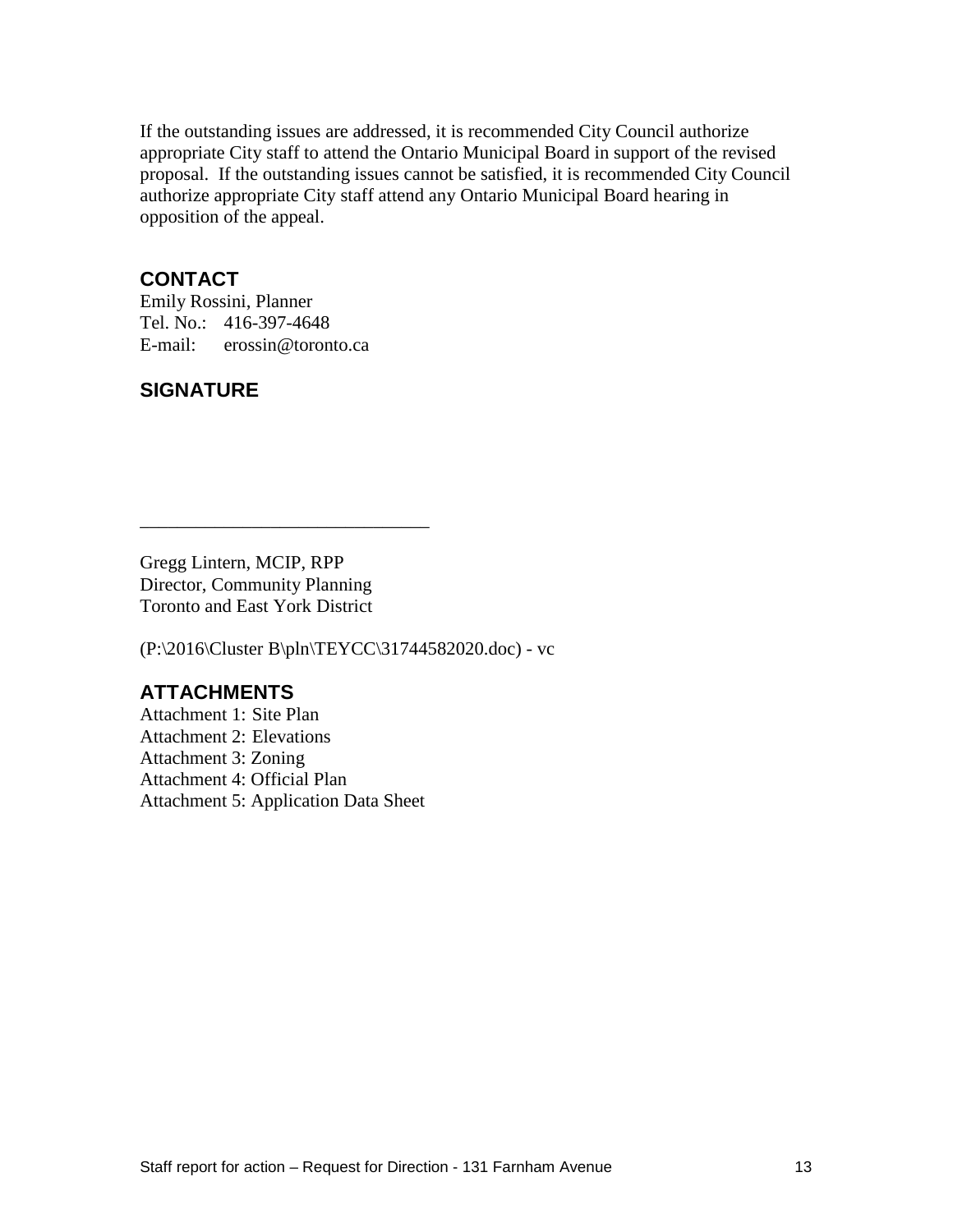

# **Attachment 1: Site Plan**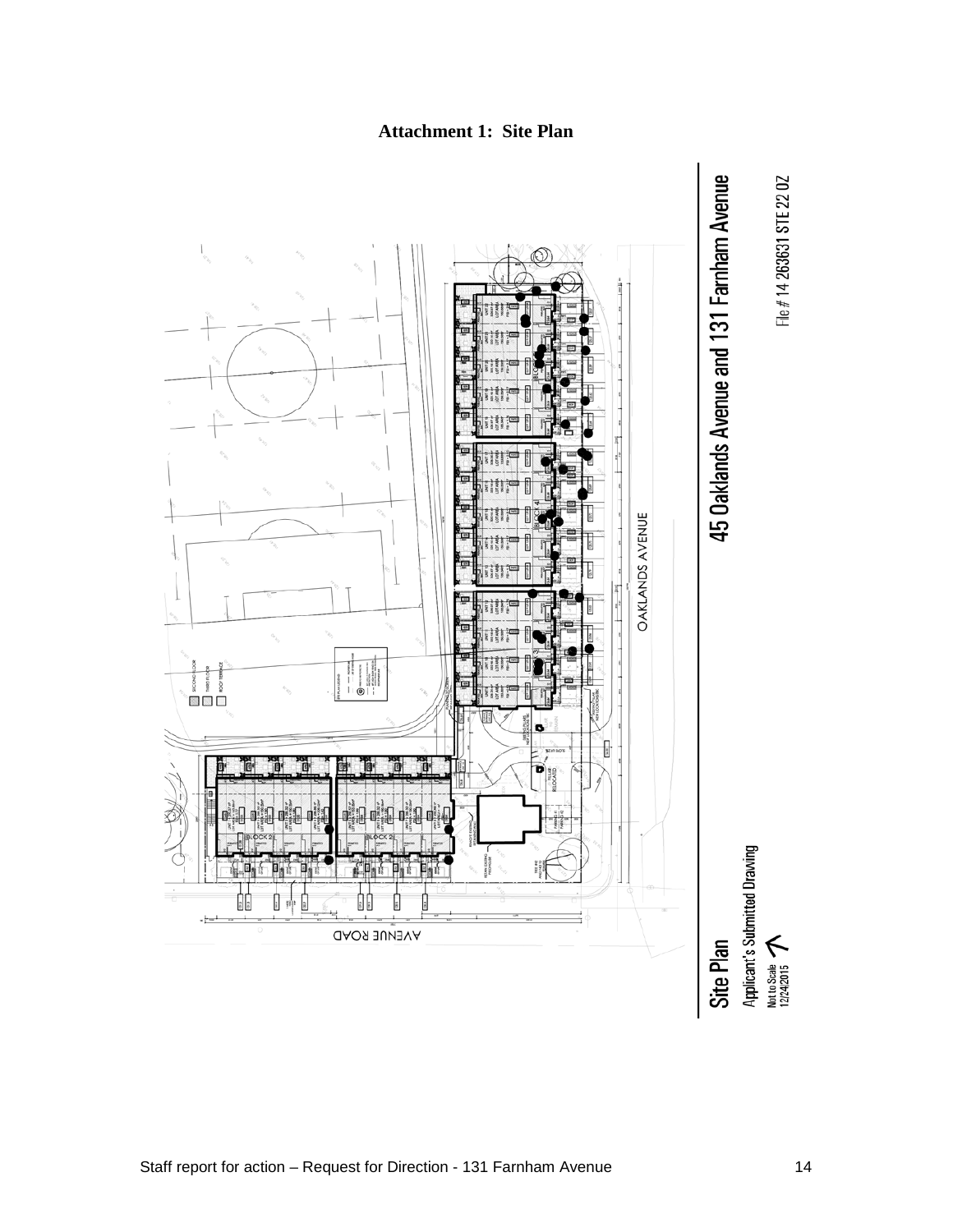

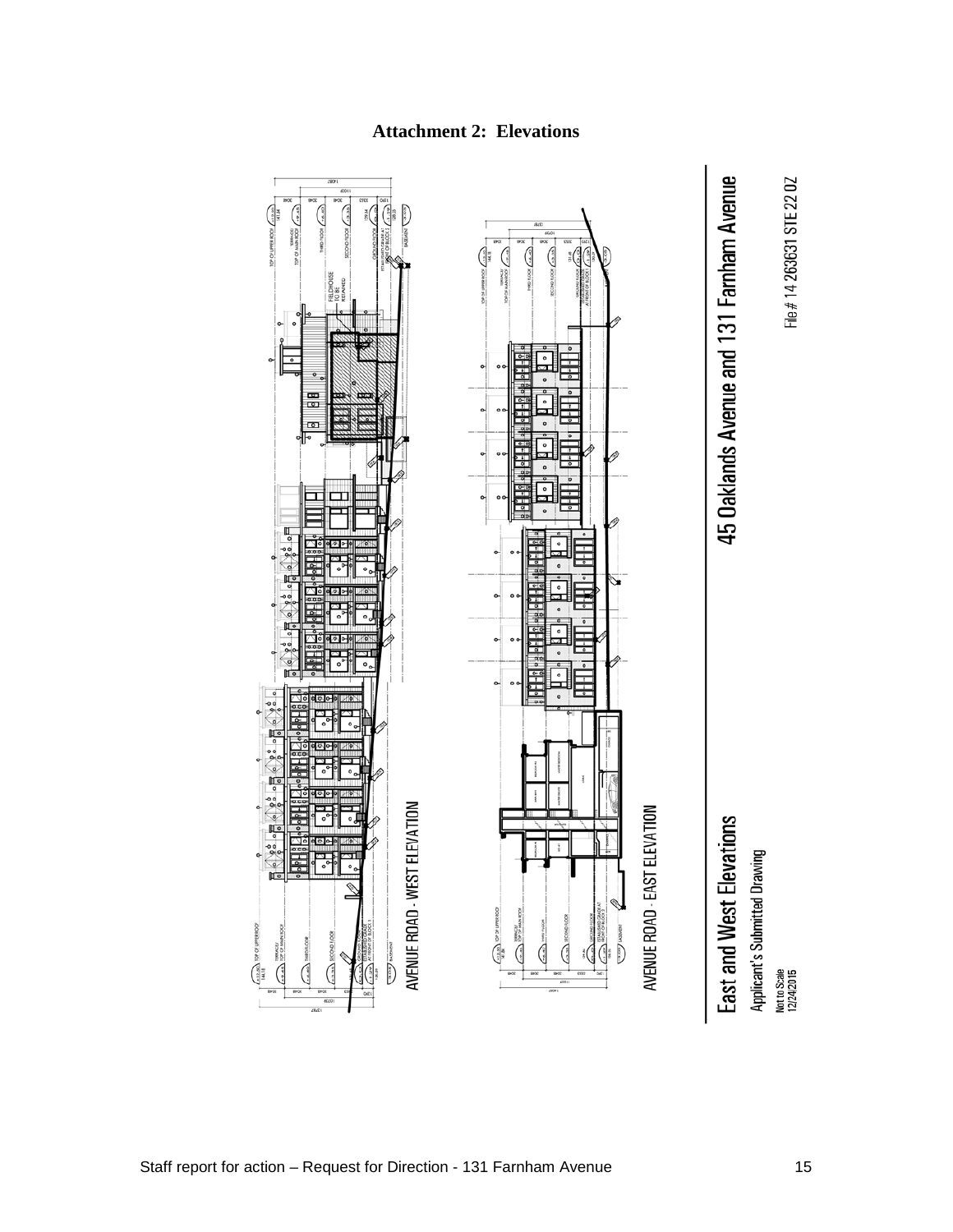



Not to Scale<br>12/24/2015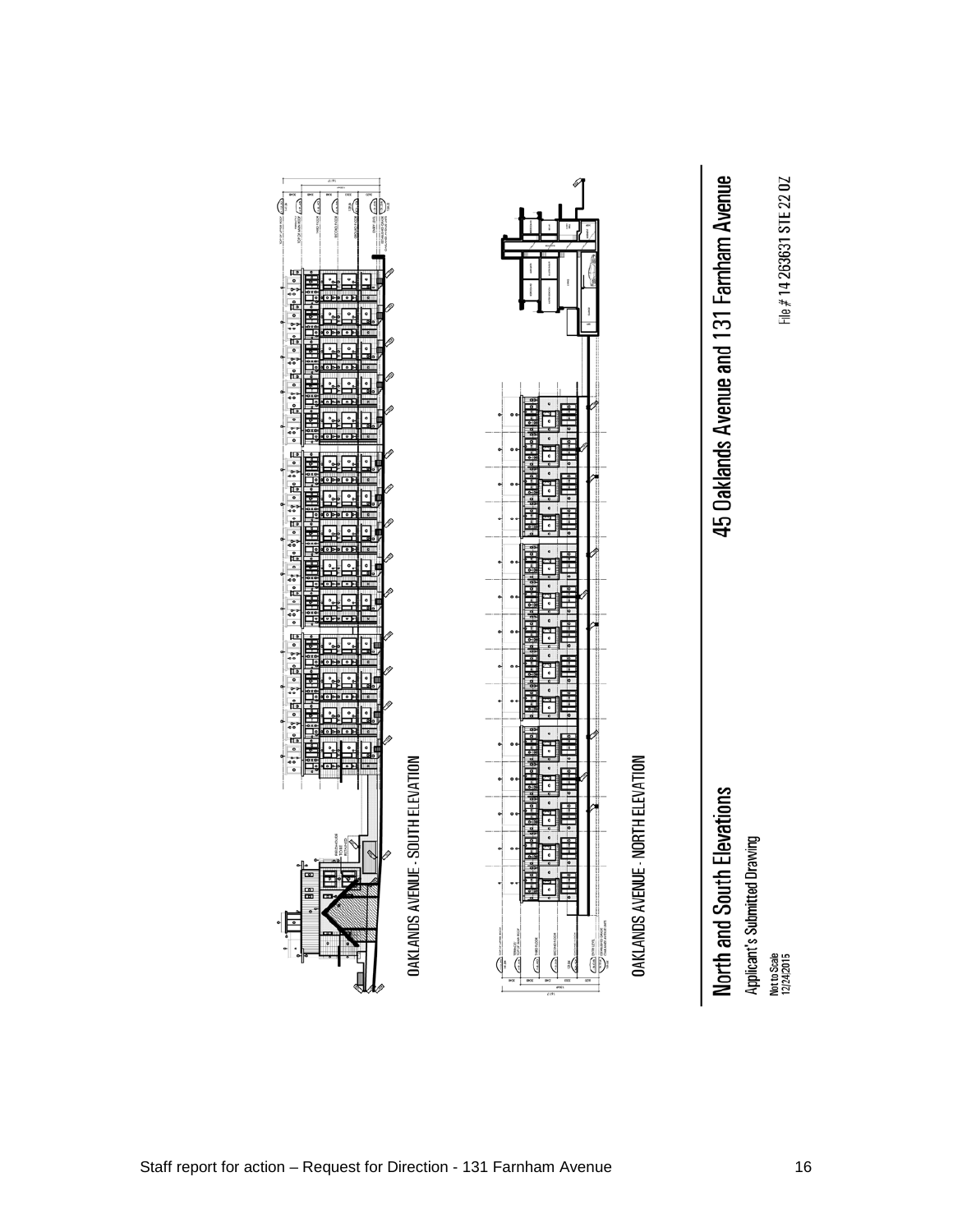#### **Attachment 3: Zoning**



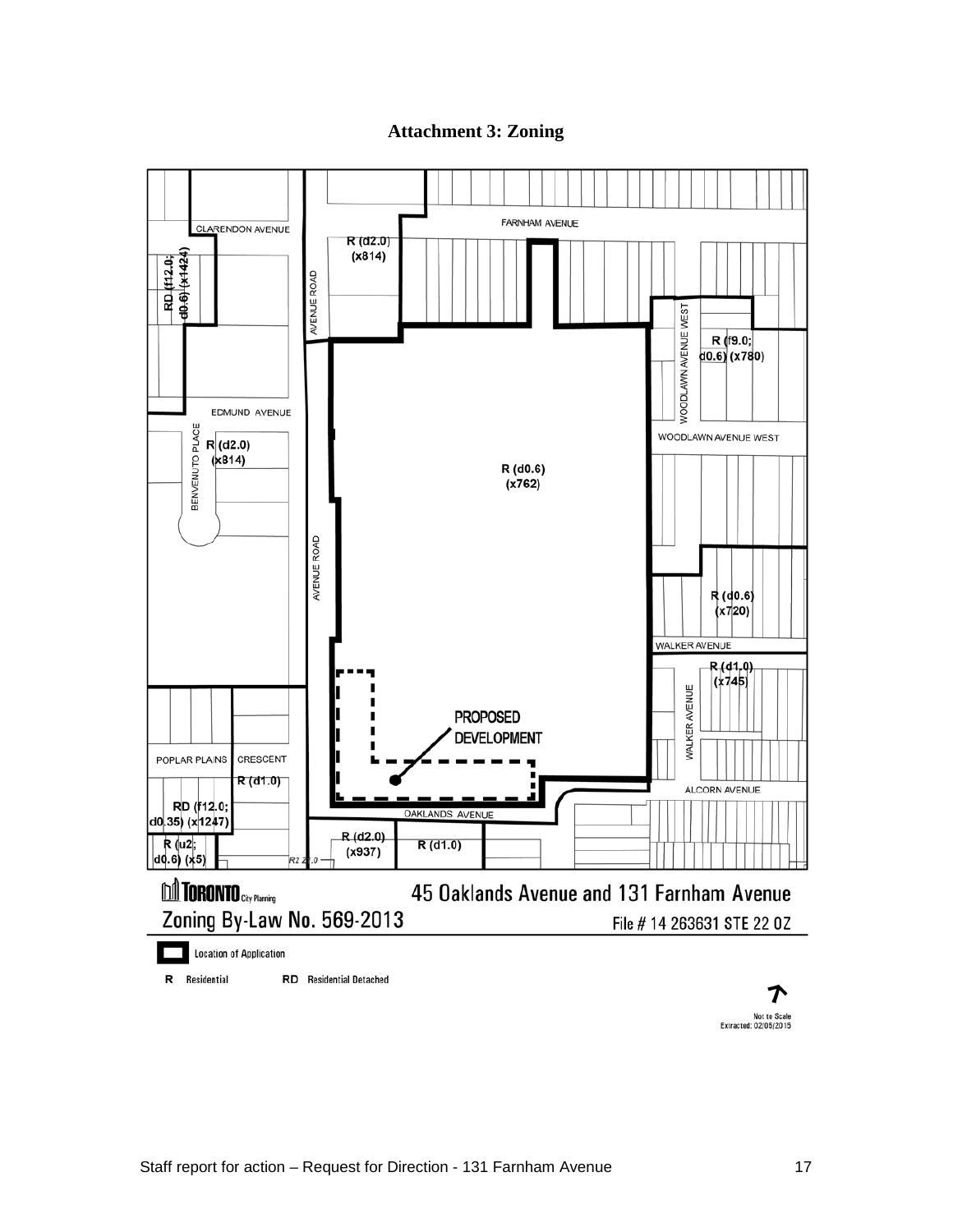#### **Attachment 4: Official Plan**